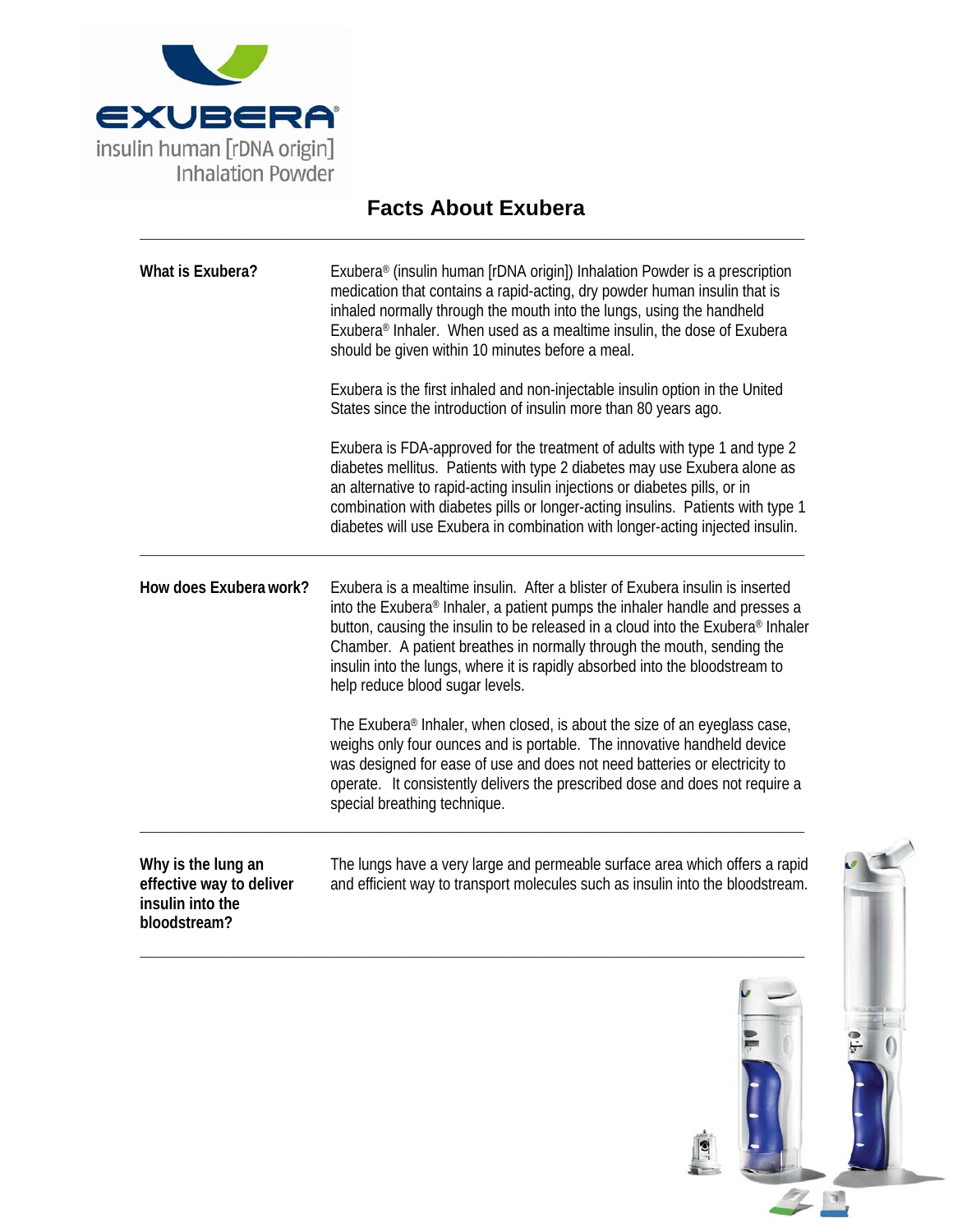| How were the efficacy<br>and safety of Exubera<br>studied? | The efficacy and safety profile of Exubera was studied in more than 2,500<br>adult patients with type 1 and 2 diabetes, for an average duration of 20<br>months.                                                                                                                                           |
|------------------------------------------------------------|------------------------------------------------------------------------------------------------------------------------------------------------------------------------------------------------------------------------------------------------------------------------------------------------------------|
|                                                            | Exubera was found to be as effective as short-acting insulin, and to<br>significantly improve blood sugar control when added to diabetes pills.                                                                                                                                                            |
|                                                            | In clinical trials, many patients using Exubera reported greater treatment<br>satisfaction than patients taking insulin by injection. Significantly more<br>patients who had used both Exubera and insulin injections or diabetes pills<br>reported an overall preference for Exubera.                     |
| When will Exubera be<br>available?                         | Exubera will be available for patients by mid-year. During this period, Pfizer<br>will provide health care providers with comprehensive information, education<br>and customer support about Exubera.                                                                                                      |
| How will Exubera be<br>available?                          | The Exubera insulin will be available in 1 milligram and 3 milligram blisters.<br>An individual patient's dosage will be determined by the treating health care<br>professional based on factors such as current blood sugar control, and<br>duration of diabetes, as well as dietary and exercise habits. |
|                                                            | The Exubera® CareKit will include all the device components, including the<br>Exubera® Inhaler, a replacement inhaler chamber and two Exubera® Release<br>Units (a component of the inhaler that facilitates the release of the insulin).                                                                  |
| What is the price of<br>Exubera?                           | The price of Exubera has not been set.                                                                                                                                                                                                                                                                     |

**\_\_\_\_\_\_\_\_\_\_\_\_\_\_\_\_\_\_\_\_\_\_\_\_\_\_\_\_\_\_\_\_\_\_\_\_\_\_\_\_\_\_\_\_\_\_\_\_\_\_\_\_\_\_\_\_\_\_\_\_\_\_\_\_**